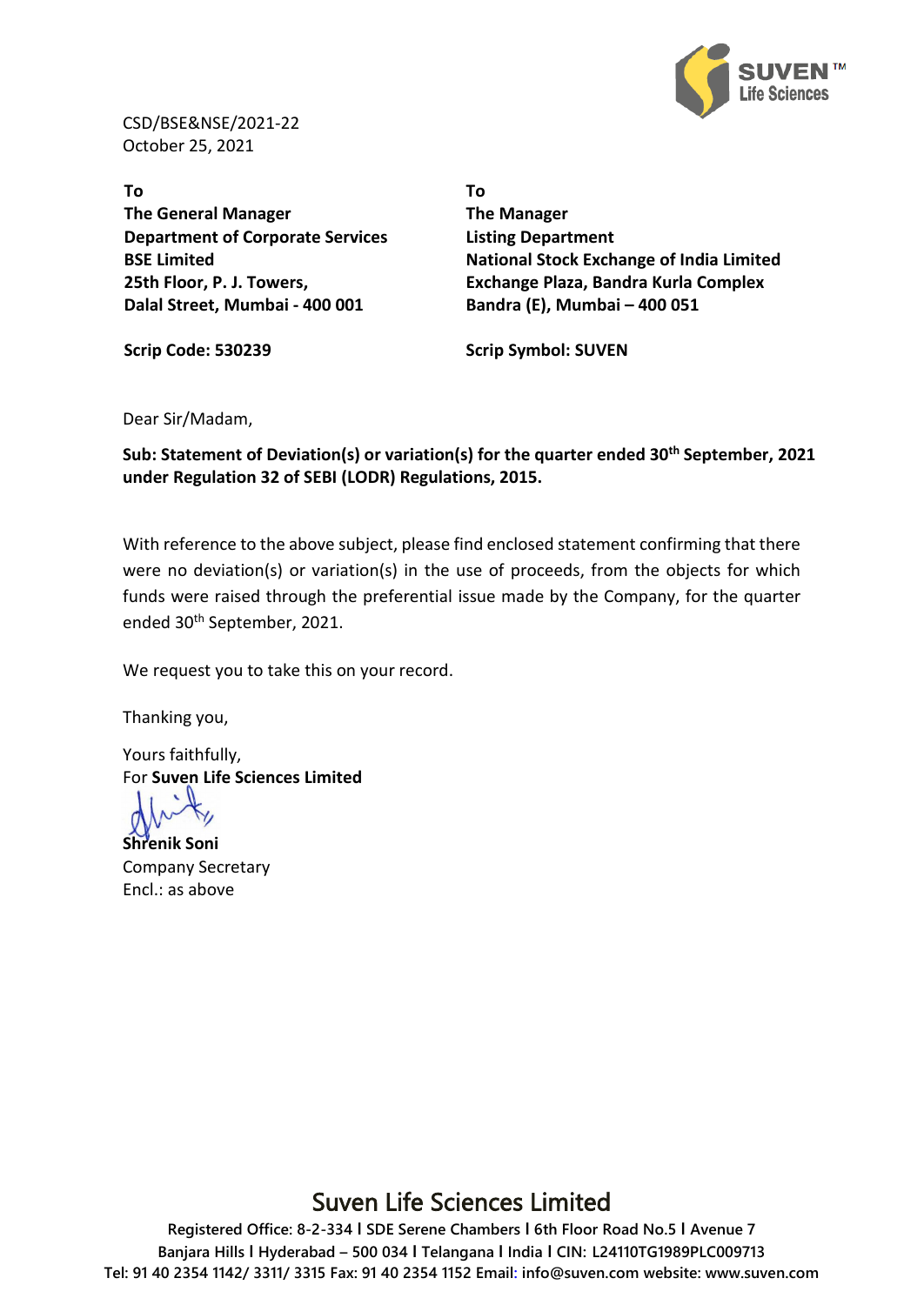| Statement of Deviation / Variation in utilisation of funds raised |                                                                                                                                                              |            |             |             |                   |                                                                                                          |
|-------------------------------------------------------------------|--------------------------------------------------------------------------------------------------------------------------------------------------------------|------------|-------------|-------------|-------------------|----------------------------------------------------------------------------------------------------------|
| Name of listed entity                                             | Suven Life Sciences Limited                                                                                                                                  |            |             |             |                   |                                                                                                          |
| <b>Mode of Fund Raising</b>                                       | <b>Preferential Issue</b>                                                                                                                                    |            |             |             |                   |                                                                                                          |
| <b>Date of Raising Funds</b>                                      | 02/04/2021                                                                                                                                                   |            |             |             |                   |                                                                                                          |
| Total Amount Raised as on 30/09/2021 (in Rs.<br>crores)           | Rs. 46.8260 Crore (including the amount paid towards 25% of consideration amount of warrants) out<br>of total Rs. 147.6417 Crore of preferential issue size. |            |             |             |                   |                                                                                                          |
| <b>Report filed for Quarter ended</b>                             | 30 <sup>th</sup> September, 2021                                                                                                                             |            |             |             |                   |                                                                                                          |
| <b>Monitoring Agency</b>                                          | <b>Not Applicable</b>                                                                                                                                        |            |             |             |                   |                                                                                                          |
| Monitoring Agency Name, if applicable                             | <b>Not Applicable</b>                                                                                                                                        |            |             |             |                   |                                                                                                          |
| Is there a Deviation / Variation in use of funds raised           | <b>No</b>                                                                                                                                                    |            |             |             |                   |                                                                                                          |
| If yes, whether the same is pursuant to change in                 | Not Applicable                                                                                                                                               |            |             |             |                   |                                                                                                          |
| terms of a contract or objects, which was                         |                                                                                                                                                              |            |             |             |                   |                                                                                                          |
| approved by the shareholders                                      |                                                                                                                                                              |            |             |             |                   |                                                                                                          |
| If Yes, Date of shareholder Approval                              | Not Applicable                                                                                                                                               |            |             |             |                   |                                                                                                          |
| <b>Explanation for the Deviation / Variation</b>                  | Not Applicable                                                                                                                                               |            |             |             |                   |                                                                                                          |
| Comments of the Audit Committee after review                      | Nil                                                                                                                                                          |            |             |             |                   |                                                                                                          |
| Comments of the auditors, if any                                  | Not Applicable                                                                                                                                               |            |             |             |                   |                                                                                                          |
| Objects for which funds have been raised and where                |                                                                                                                                                              |            |             |             |                   | The proceeds of the preferential issue shall be utilized to meet the funding requirements of the company |
| there has been a deviation, in the following table                |                                                                                                                                                              |            |             |             |                   | for undertaking Research & Development activities, general corporate purposes and working capital        |
|                                                                   | requirements.                                                                                                                                                |            |             |             |                   |                                                                                                          |
| Original                                                          | Modified                                                                                                                                                     | Original   | Modified    | Funds       | Amount of         | Remarks if any                                                                                           |
| Object                                                            | Object, if                                                                                                                                                   | Allocation | allocation, | Utilised    | Deviation/        |                                                                                                          |
|                                                                   | any                                                                                                                                                          |            | if any      |             | Variation for the |                                                                                                          |
|                                                                   |                                                                                                                                                              |            |             |             | quarter           |                                                                                                          |
|                                                                   |                                                                                                                                                              |            |             |             | according         |                                                                                                          |
|                                                                   |                                                                                                                                                              |            |             |             | to applicable     |                                                                                                          |
|                                                                   |                                                                                                                                                              | (A)        |             | (B)         | object            |                                                                                                          |
| The proceeds of the preferential issue shall be                   | Not                                                                                                                                                          | Rs.        | Not         | Rs. 41.7655 | Not Applicable    | The difference amount                                                                                    |
| utilized to meet the funding requirements of the                  | Applicable                                                                                                                                                   | 46.8260    | Applicable  | Crore       |                   | (A-B) of Rs. 5.0605                                                                                      |
| company for undertaking<br>Research<br>&                          |                                                                                                                                                              | Crore      |             |             |                   | Crore is yet to be                                                                                       |
| Development activities, general corporate                         |                                                                                                                                                              |            |             |             |                   | utilized as on                                                                                           |
| purposes and working capital requirements.                        |                                                                                                                                                              |            |             |             |                   | 30/09/2021.                                                                                              |
|                                                                   |                                                                                                                                                              |            |             |             |                   |                                                                                                          |
|                                                                   |                                                                                                                                                              |            |             |             |                   |                                                                                                          |

 $\mathcal{O}(\mathcal{A})$ 

 $\mathcal{M}_{\rm{c}}$ 

 $\frac{1}{\epsilon}$ 

 $\mathcal{L}^{\text{max}}_{\text{max}}$